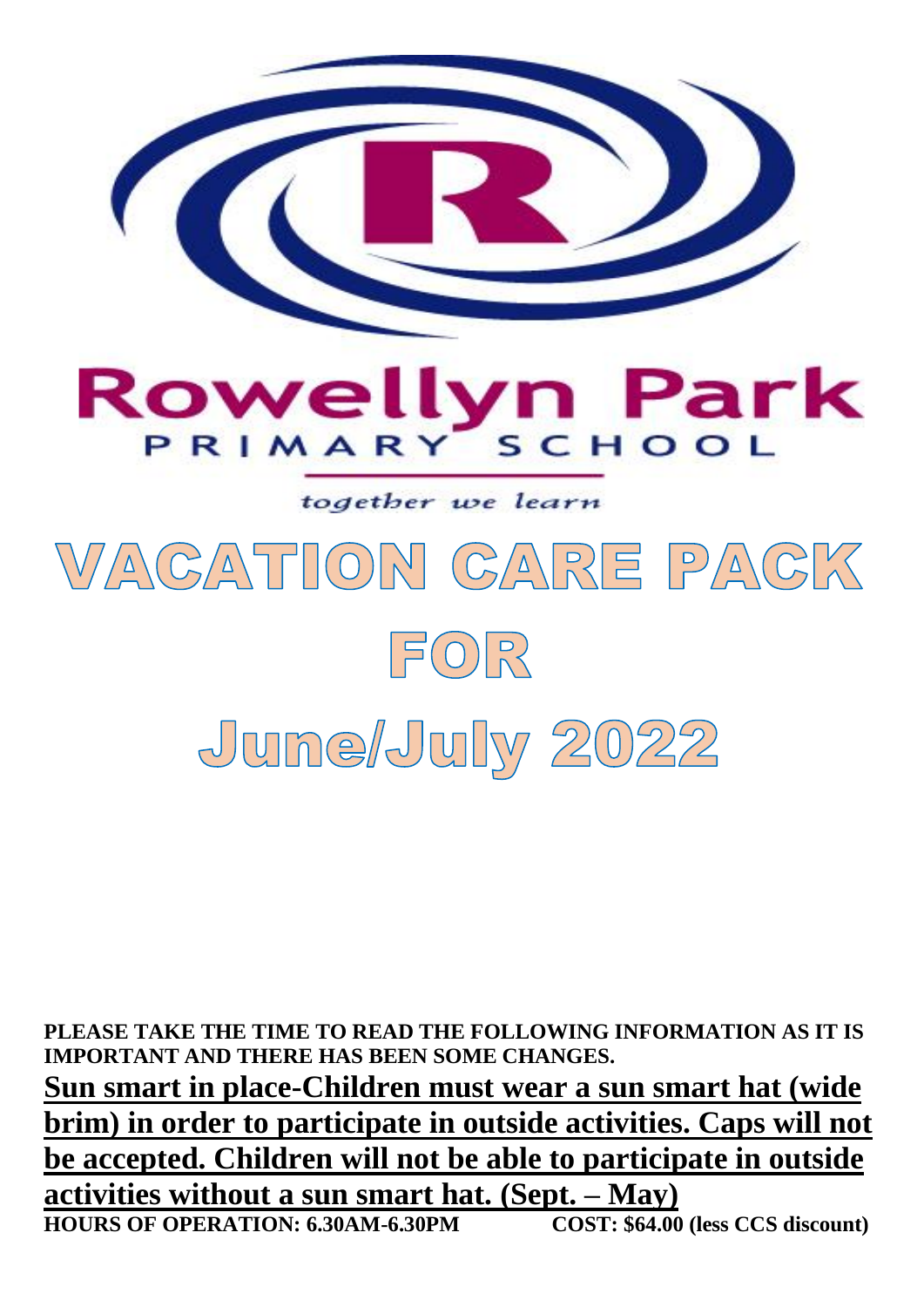

# **MEMO!!!!!!**

Dear Families:

**Opening hours: 6.30 am to 6.30pm Cost: \$64.00 per day (before CCS funding is applied in applicable**

Mobile Phones/Electric devices: Please note children who choose to bring these from home (to play games on only). They cannot have access to any internet as we will not be able to control what they are watching, calling, or messaging. They cannot be used to take any photos at all.

### **Excursions:**

Please note there will be one will be one excursion Zu's indoor playcentre. Children will require morning tea, lunch (If you want to order lunch for your child on that day please complete and return order form with money before the due date – on order form) When going on excursions children will be provided with a coloured T-Shirt as part of our Excursion procedure and risk assessment plan. (Numbers will be capped at 95 for this excursion).

### **Absences:**

**If your child is booked into Vacation and you do not cancel before 6pm the day before your booking then you will be marked and charged as 'ABSENT', unless you provide a doctor's certificate.** 

### **Program outline:**

Please read the program each day to ensure what activities are planned for the day, as your child/children may require wearing special clothing or bring a plate of food as part of the program.

**In order to process your booking I would appreciate your completed form returned before Tuesday 20th June in order to process and confirm numbers. Due to staffing some days may need to be capped therefore it is important you have your form back in time.** 

**Thanking You Leanne Groenendyk (Coordinator)**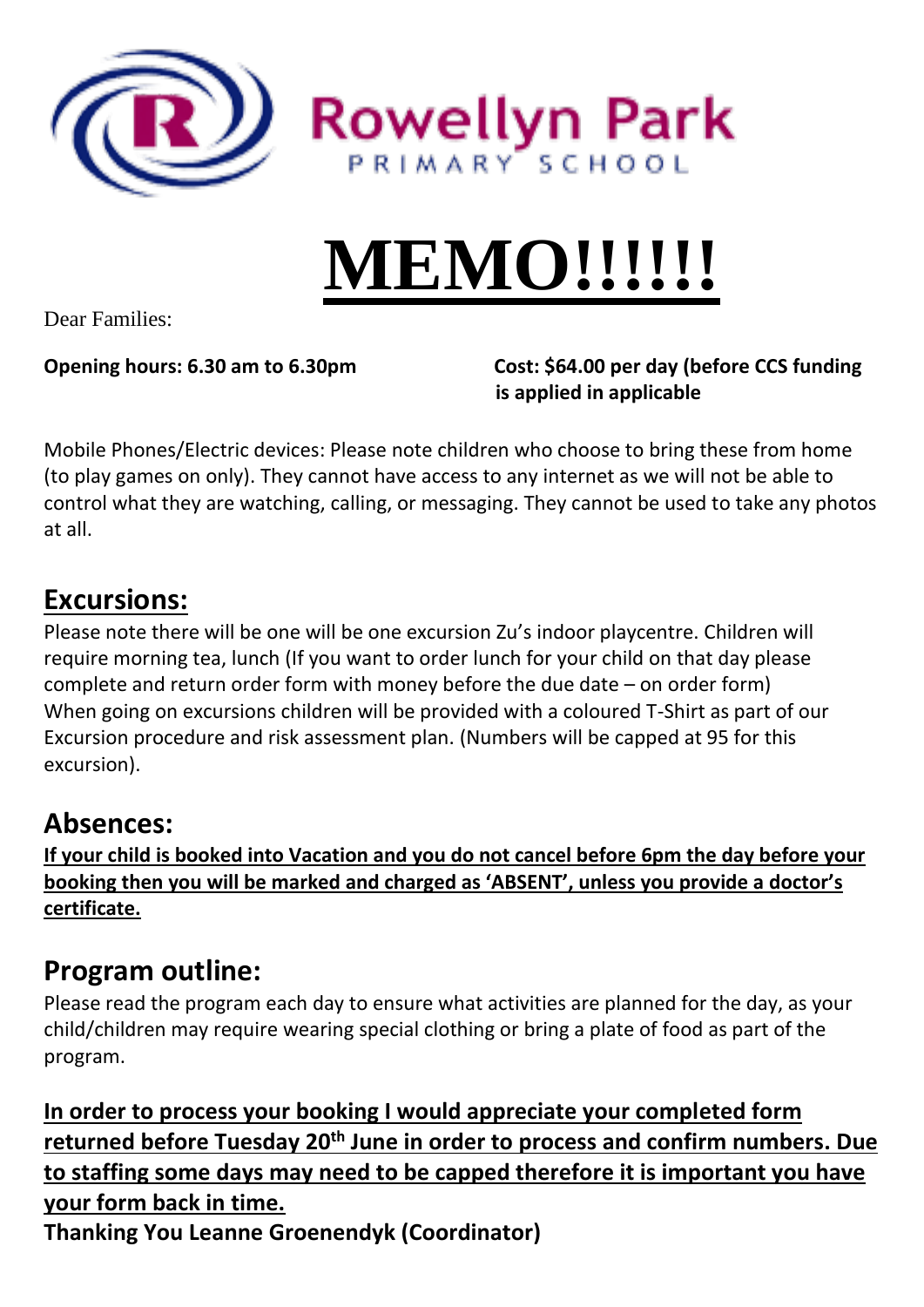

**As part of the sun smart policy children are required to wear a wide brim hat when participating in any activities outside. Caps will not be accepted and children without wide brimmed hats will not be able to participate in outside activities this includes excursions.** 

**Children may bring a hat from home and leave it in a box to ensure their hat is available for them every day.** 

**You can purchase a hat from us at a cost of \$8.00 which will be named and kept here while your child attends the program.** 

### **IF YOU DON'T HAVE A HAT YOU WILL LIMIT YOUR PARTICIPATION IN OUTSIDE ACTIVITIES**

## **Not applicable for the June/July program**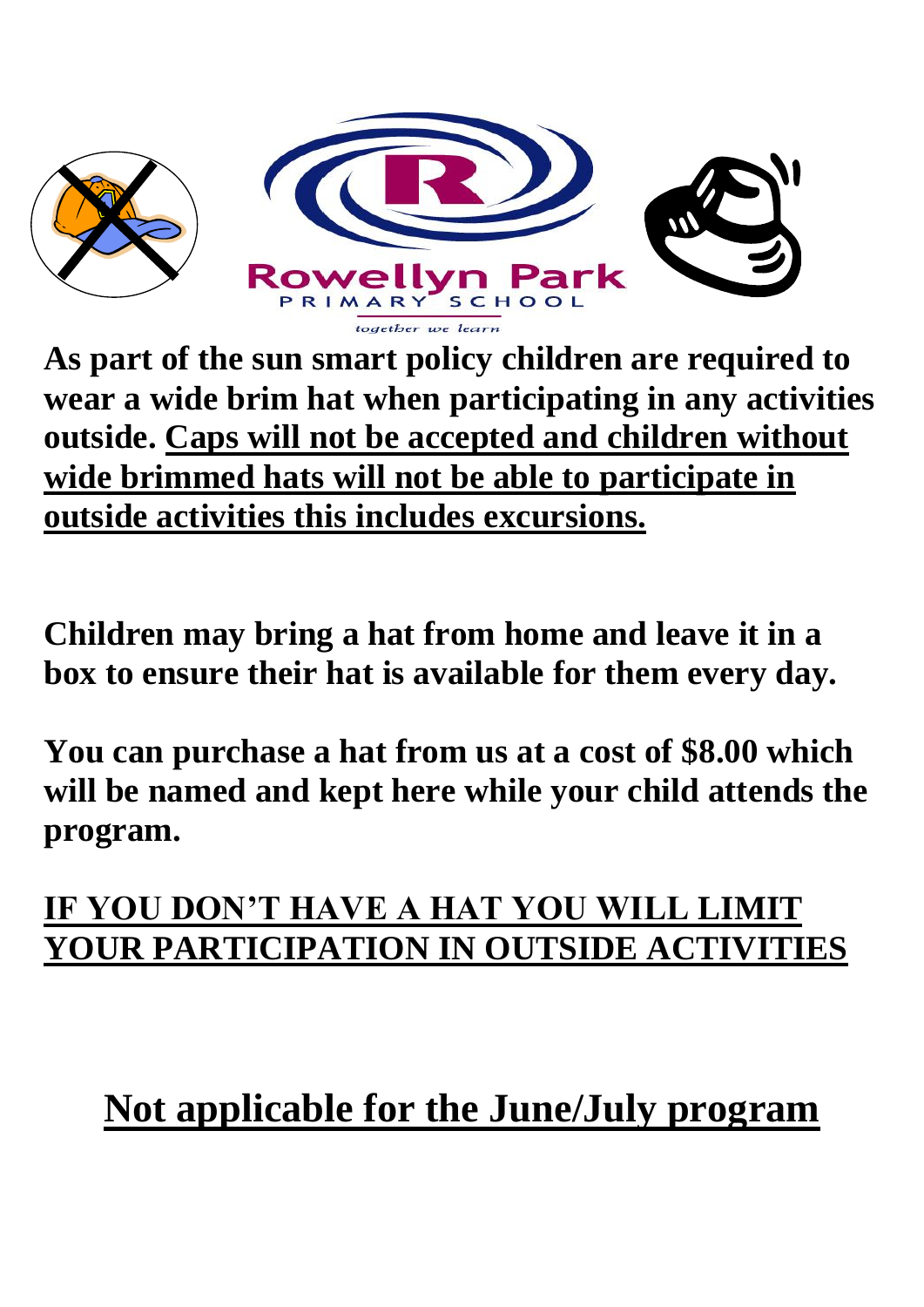Dear Families,

Included in this pack is a vacation care booking form that will need to be complete in full. Families who have not used the program before will also need to complete an official enrolment form. (If you do not have one please ask).

It is important that all forms are completed correctly to ensure we have the correct details on the computer.

### **Children are required to wear a wide brim hat when playing outside this includes excursions. Caps are not and will not be accepted. (Applicable September 1st to May 1st).**

Please note we only have limited places per day therefore it is important you return these forms as soon as possible.

Items brought from home need to be signed in and out each day. **Please note Phones/Ipads brought from home should not be able to access internet and cannot be used to take photos. (As outlined in our policy we take no responsibility for personal belongings.** 

For safety reason when going on excursion or when participating in group activities, children are placed in groups. (CHILDREN ARE GIVEN COLOURED T-SHIRTS TO WEAR).

Please note that we have children attending the program who are anaphylaxis (nuts) therefore we strongly encourage families not to pack foods containing nuts.

**Price is \$64.00 per day per child before CCS is deducted (this includes all activities and excursions).**

**When bringing food for bring a plate of food to share it is important we know the ingredients used and no peanuts.**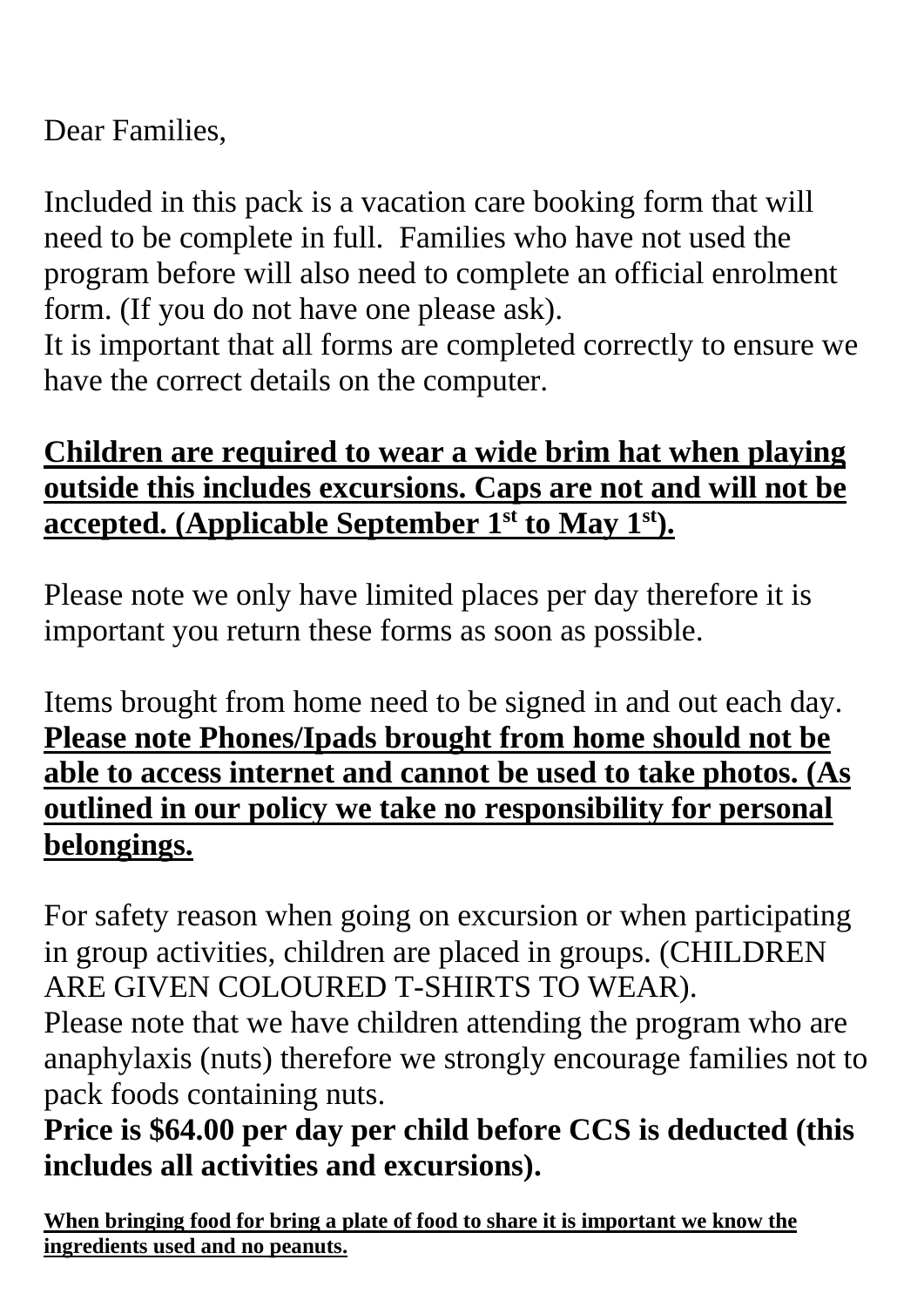

### ROWELLYN PARK PRIMARY SCHOOL

#### Dear Parents:

We would like to welcome you and your children either back, or to the program. Activities and excursions have been planned to ensure maximum enjoyment at the Vacation Care Program.

- There are some recommendations that we feel are important for the success of the program.
- 1. Children must bring their own lunch and ample drinks. (No soft drinks or energy drinks, we will provide plenty of water). Afternoon tea will be provided.
- 2. The program takes no responsibility for damage/loss for personal possessions (eg: phones, ipads, game boys, dolls, bikes, CD's etc.)
- 3. All medication must be clearly marked and given to a leader, after signing the Medication Authority Book kept near the signing in books.
- 4. All children MUST be personally delivered to the building and their names entered on the roll each morning. When leaving, children must be signed off the roll by an authorised pick up person.
- 5. In the event of failure to pick up by 6.30pm, an automatic fee of \$1.00 per child per minute after 6.30pm will be charged payable at time of collection.
- 6. Excursions leave on time. So children must arrive at least 15 minutes early. We are unable to wait as we have booked venues at set times.
- 7. Activities may be changed, postponed or even cancelled depending on weather conditions and the availability of resources.
- 8. The centre is unable to accept a participant who is ill. If your child has any special needs or allergies it is vital you include this information on your enrolment form.
- 9. Please notify the centre as soon as possible if your child is not attending any of their booked days. Payment is still required unless a doctor's certificate is supplied.
- 10. Lost property is kept in a box near the signing in books.
- 11. Appropriate foot wear must be worn at all times (no thongs). Hats are to be worn outside, (May  $1<sup>st</sup>$  –September  $1<sup>st</sup>$ ). School Council has enforced a SUN SMART POLICY RULE NO HATS NO OUTSIDE PLAY.
- 12. The Co-ordinator reserves the right to expel any participants who continually display inappropriate behaviour (eg. deliberately breaking the rules of the program, injury to other children or staff).
- 13. Every child attending the program must sign a behaviour contract to be witnessed by parent/guardian
- 14. Photos are sometimes taken of the children by the staff or the paper to be utilized for service awareness. If parents don't approve then a letter should be presented to the co-ordinator attached to your enrolment form.
- 15. In order to maximise your child's enjoyment we ask parents to discuss your concerns with the co-ordinator or a member of staff.
- 16. Spending money on excursion days is optional, in the case of lost money the staff will not be held responsible. If children do bring money we recommend that it is placed in a clearly named wallet, purse or envelope and given to a leader.
- 17. Complaints: If you have a concern of any nature in relation to the program please speak to the coordinator, alternatively you can put your complaint in writing and address it to the coordinator.

#### **Cost: \$64.00 per day this includes excursion costs unless otherwise specified. A 10% deposit is required by the date specified on your confirmation form, outstanding balance required before the specified date on the confirmation form. Hours: 6.30am – 6.30 pm Monday to Friday**

Childcare Assistance:

Apply to Centrelink (13 61 50) or through you're my gov account. The service cannot link you with centrelink unless we have CRN numbers and date of birth for the person claiming CCS and for the children attending the program (No one person has the same CRN number)

Co-ordinator: Leanne Groenendyk

Phone no: 9782-0080 or Mobile no: 0409965998 [leanne.groenendyk@education.vic.gov.](mailto:leanne.groenendyk@education.vic.gov)au Po Box 8134 Carrum Downs 3201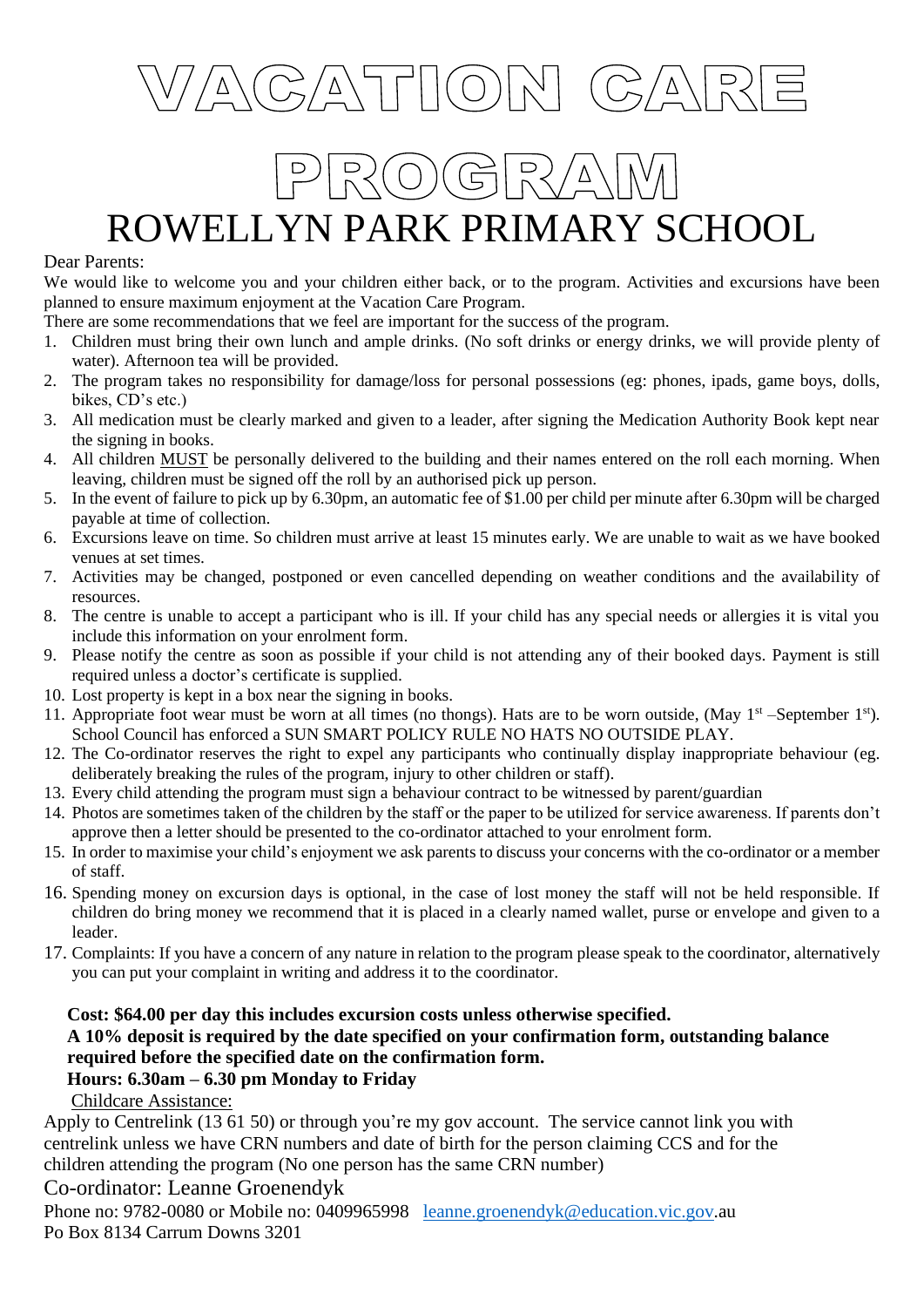### **PLEASE NOTE THE FOLLOWING**

THE COST OF VACATION IS \$64.00 (LESS ONCE CENTRE LINK DISCOUNTS HAVE BEEN DEDUCTED) PER CHILD, PER DAY THIS INCLUDES ALL ACTIVITIES UNLESS OTHERWISE SPECIFIED. OPENING HOURS 6.30AM- CLOSE 6.30PM PLEASE NOTE WITH THE NEW CCS YOUR FUNDING IS ACTIVITY BASED AND HOURS ARE NOW CALCULATED OVER A FORTNIGHT. THE MAXIMUM HOURS YOU CAN CLAIM IS 100 HRS HOWEVER WE CHARGE BY SESSION (12HRS PER DY TOTAL OF 120 HRS PER FORTNIGHT). MEANING IF YOU REQUIRE EVERY DAY YOU WILL PAY 20 HRS OF CARE AT FULL PRICE.

IF YOU ARE ONLY ENTITLED TO 36 HRS THIS WILL ONLY ALLOW YOU 3 DAYS OF FUNDED CARE OVER THE FORTNIGHT ANY OTHER DAYS WILL BE CHARDED AT FULL PRICE. TO TRY AND ELIMINATE SOME OF THE ADDITIONAL COST WE ARE OFFERING 10HR SESSIONS THE COST WILL REMAIN THE SAME HOWEVER THIS WILL COVER YOU FOR YOUR TOTAL MAXIMUM HOURS OF FUNDING AND IF YOU ONLY RECEIVE 36 HOURS YOU COULD USE FOUR DAYS OVER THE FORTNIGHT AND ONLY PAY FULL PRICE FOR FOUR HOURS INSTEAD OF THE WHOLE DAY.

IN ORDER TO CLAIM THE 10 HR SESSIONS YOU MUST USE CARE FOR ONLY OR UP TO 10HRS PER DAY. THIS MEANS ONCE YOU SIGN YOUR CHILD INTO CARE YOU MUST SIGN HIM/HER OUT WITHIN 10 HOURS IF YOU EXCEED YOUR 10HRS YOU BE CHARGED FOR A FULL DAY.

WHEN COMPLETING YOUR ENROLMENT FORM YOU WILL NEED TO TICK THE 10HOUR SESSION BOX.

**PLEASE NOTE THIS OPTION ONLY APPLIES TO YOU IF YOU WILL GO OVER YOUR APPROVED HOURS. IF YOU NEED TO DISCUSS THIS FURTHER PLEASE DO NOT HESITATE TO CONTACT ME. (LEANNE COORDINATOR)**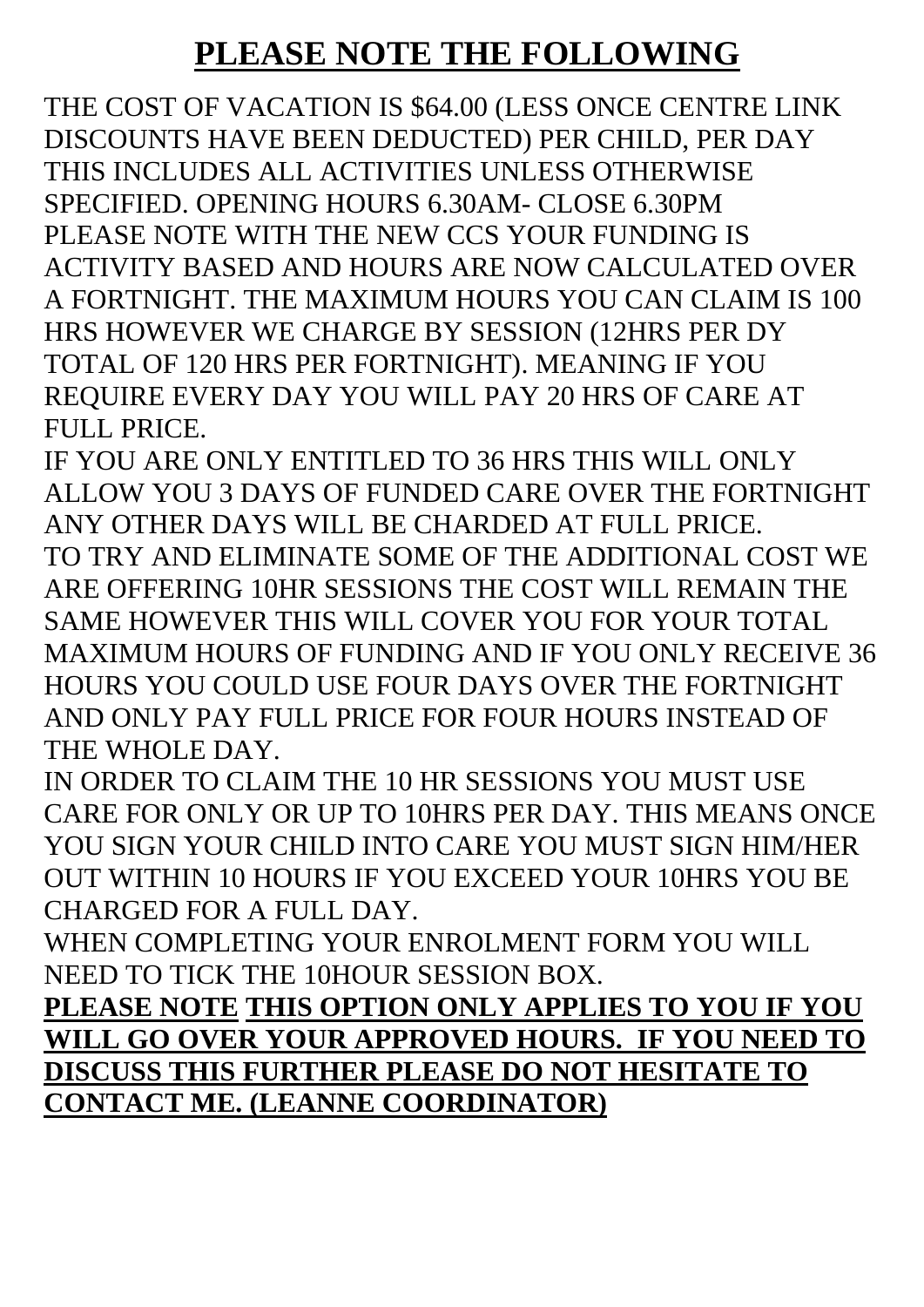**Included in this pack is a Behaviour Agreement and a Rowellyn Park Primary OSHC Digital Use Agreement**

**A signed copy of the Behaviour Agreement and the Digital Use Agreement signed by a guardian and the child must be returned with enrolment form. Please note the reason why we ask the children to sign or write their name to ensure that they have an understanding of the expected behaviour and use of digital devices when attending OSHC.** 

**Your child must bring a wide brim hat with him/her every day your child attends the program. September 1st – May 1st Please ensure you pack a spare pair of clothes each day in case we have water play WHEN IT IS A HOT DAY. (IF APPLICABLE)**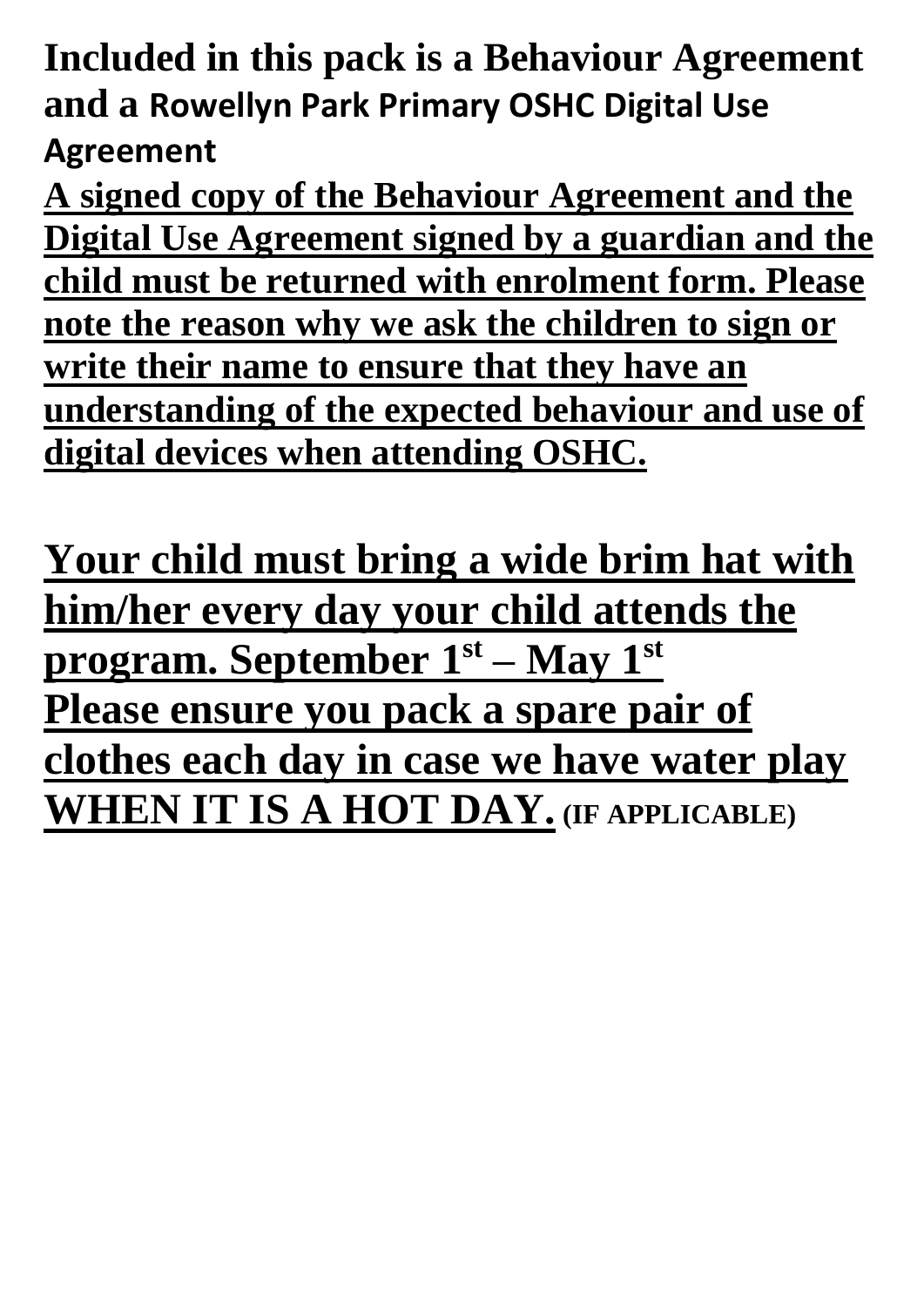

#### **The centre is opened from 6.30am to 6.30pm**

- ❖ On Excursion days the bus must leave at the specified time due to being booked. We cannot wait for late comers, and you must arrive at least 15 minutes prior to departure to allow time to form groups etc.
- ❖ Please note that children will need to bring their own morning tea and lunch (afternoon tea provided) unless specified on the program.
- ❖ On excursion days lunch and morning tea should be packed in a named plastic bag.
- ❖ Children will be supplied with a coloured T-shirt to wear over their clothes. This is for safety reasons as we have such a large group.
- ❖ Please refer to the program outline each day in case we are having a special lunch or morning tea that requires you to bring something extra.
- ❖ **The attached program is only an outline of what will be offered on that specific day. This program is flexible to allow for individual needs and the agency of the children attending the program. Activities such as outside play, drawing etc. will be available daily. Please note the program is subject to change due to unforeseen circumstances out of our control (such as Covid-19 restrictions).**
- ❖ Any personal items from home need to be named and are the children's responsibility. The program cannot be held responsible for loss or damage. Please note personal electronic games including phones **cannot have internet access. Children cannot use these devices to take photos of other children.**
- ❖ Any computer games, CD's or videos brought from home, will need to be approved by the coordinator before they can be played while attending the program.
- ❖ Children may bring spending money on excursions, but we cannot promise that we will be able to spend it, so **please** do not give them money for lunch in case we cannot get to a shop to buy it.
- ❖ Some of excursion days we will be walking. Please ensure that your child/children are dressed appropriately including suitable walking shoes.
- ❖ All medication must be given to the nominated educator and a medication permission form must be completed. Where applicable action plans and doctors permission letters will need to be supplied before the child can attend the program.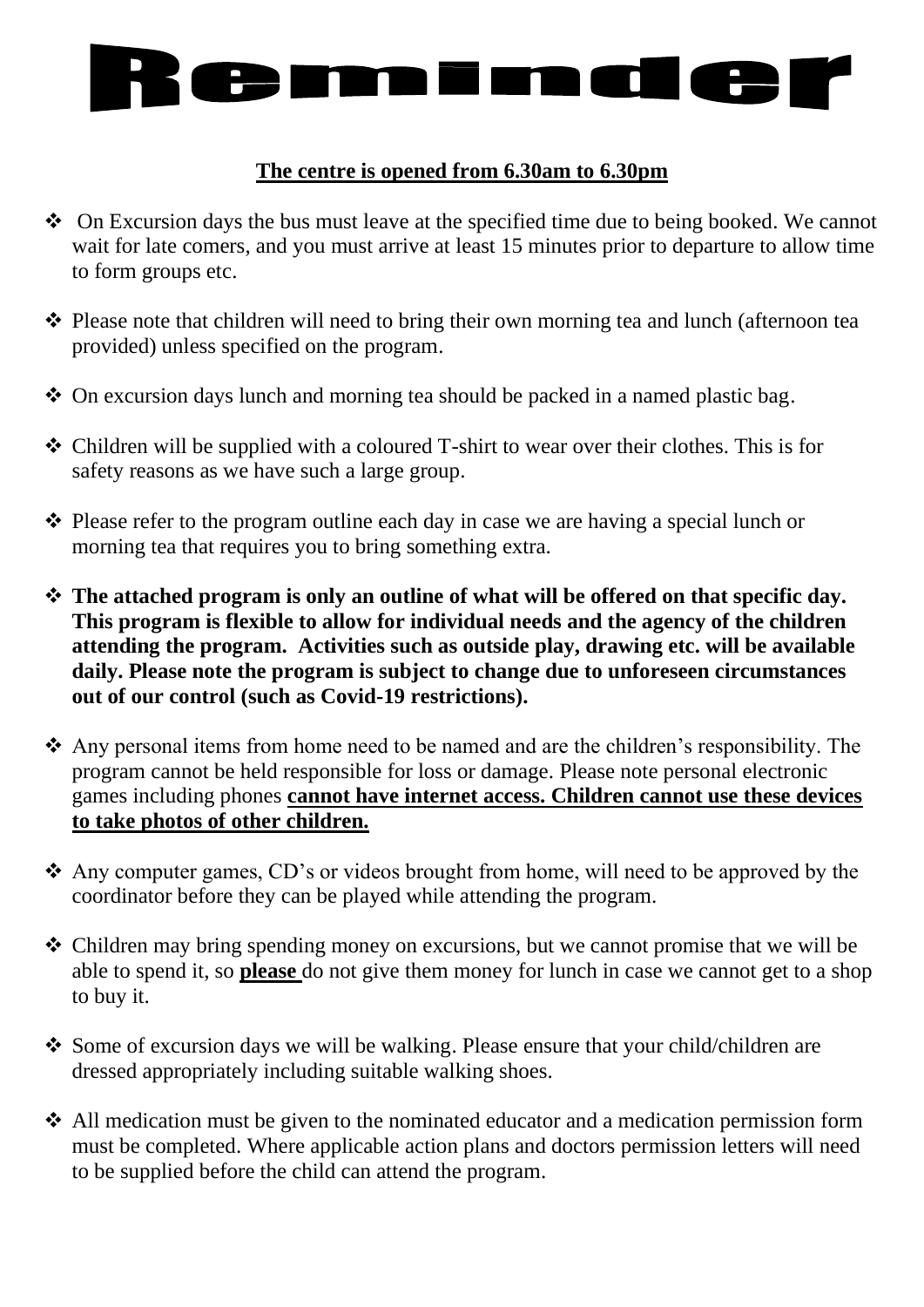## **Excursion Procedure:**

- **When attending excursions or school-based excursions children will be required to wear an OSHC coloured shirt (can be worn over your clothes) for visual safety reasons, as we have a large group of children.**
- **Please note excursion days can be quite busy and stressful trying to organise groups and friendships, especially when children are arriving at different times from 6.30am onwards.**
- **When children arrive, they will be given a colour T-shirt (in accordance with the numbers we need for each group-colour). Once all t-shirts are given out, we can then change groups around to ensure children are with their friends, where appropriate.**
- **All medication with completed medication permission form to be handed to the nominated educator. (Displayed near the sign in sheets).**
- **Children must wear appropriate clothing and shoes.**
- **Unless specified on the program outline children require morning tea, lunch and drinks in a named plastic bag.**
- **If bringing spending money we encourage money is put in an envelope stating name and amount and given to the coordinator.**
- **You will need to be at the OSHC centre before the time specified on the program, we cannot wait for late comers.**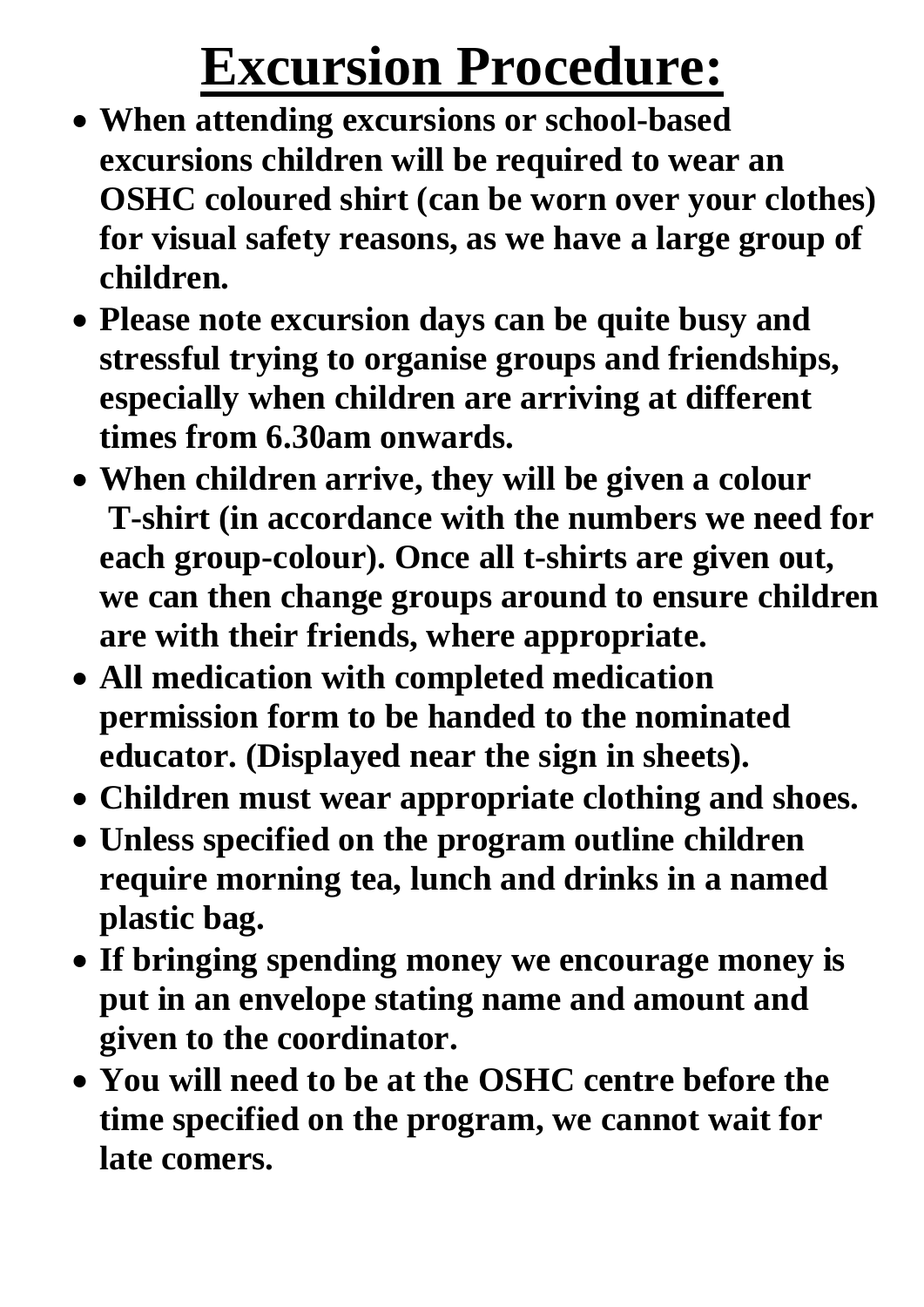### **BEHAVIOUR MANAGEMENT PROCEDURE:**

#### Dear Families,

We have daily routines in place to ensure all children have a clear understanding of OSHC rules/responsibilities/ expectations.

#### **Procedure:**

- Children gather as a group (daily) for before and after care, morning tea time for vacation care (approx..10am) to reinforce the OSHC rules/responsibilities/expectations.
- The Rowellyn Rulz, Stages of Behaviour and OSHC rules/responsibilities/expectations (children have developed in calibration with the educators) are displayed in each area in the OSHC building.
- Our educators attend training meetings to ensure they have a clear understanding of the stages of behaviour and how to implement them.
- A behaviour management package is given to new enrolments.
- A reflection corner is developed. 'Chill out zone'.
- Individual behaviour management plans are developed (if applicable).
- Children are required to sign a behaviour and computer agreement.
- Holiday program Raffle ticket system (acknowledgment).
- Electronic games, ipads are limited to 15 minutes per turn and lap tops 30 minutes, this will also applies to appliances brought from home. All electronics and devices including ones from home are turned off between 10 o clock and 1.30pm each day.

At OSHC we follow the same Rowellyn Rulz and stages of behaviour that the school have in place (adapted to suit the OSHC program).

Please note: Any behaviour which threatens or endangers the health, safety or wellbeing of others, or continual incidents of failure to comply with clearly communicated instructions will result in a child's placement in the OSHC program being reviewed and possibly terminated.

The following consequences may apply:

- Internal suspension within the program
- Suspension from a special event, excursion, vacation care program, or OSHC program
- Permanent withdrawal of child's placement in the program

…………………………………………………………………………………………………………………………………………………………….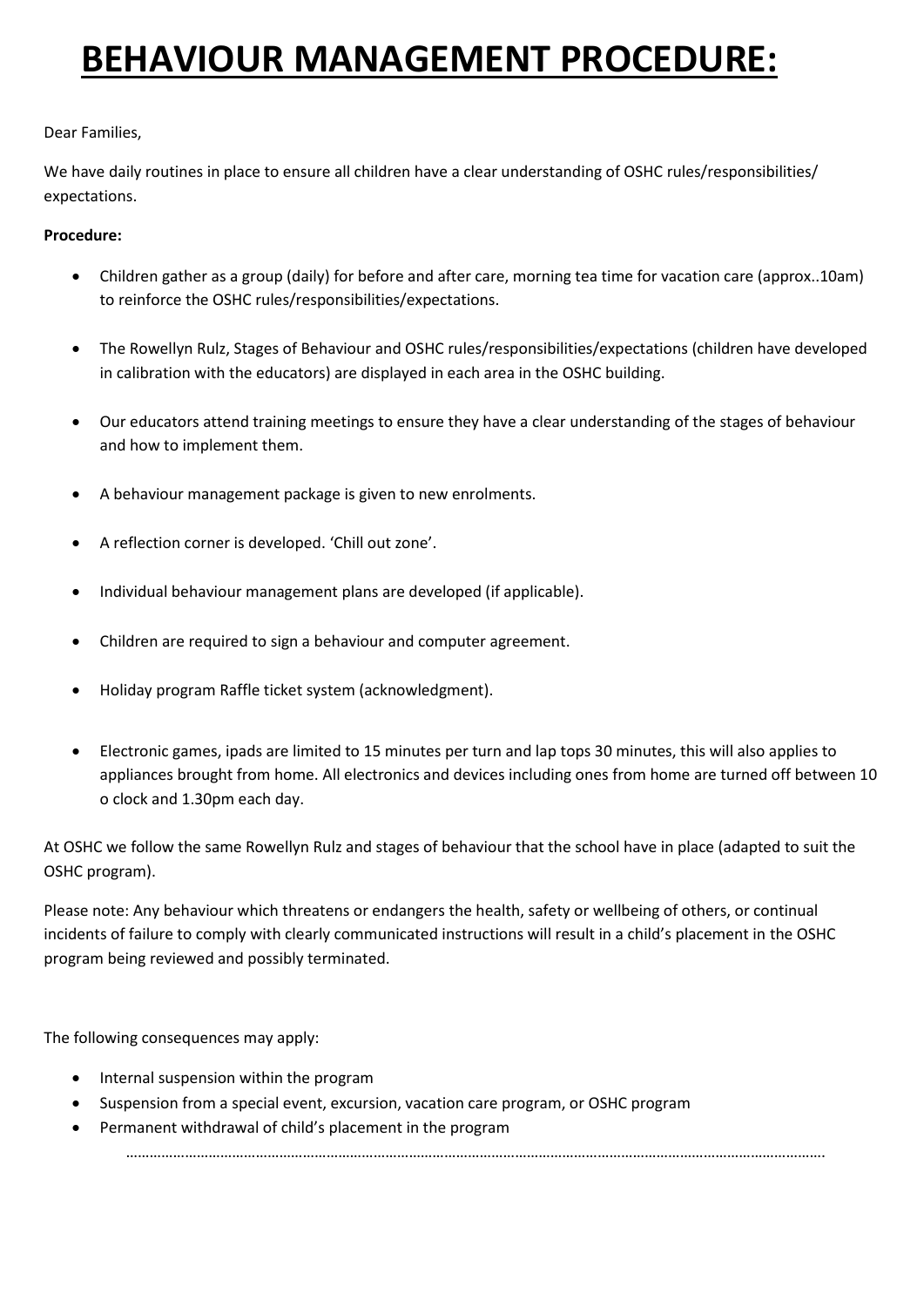### **PUT ME ON THE FRIDGE AS A REMINDER OF IMPORTANT DAYS ONLY THIS IS NOT THE PROGRAM. PLEASE REFER TO ENCLOSED PROGRAM OUTLINE FOR DAILY ACTIVITIES**

### **We recommend that you check and treat if necessary your child's hair for head lice on a daily basis.**

**Children will need to bring their own morning tea and lunch unless otherwise specified on the program. There will be \$5.00 charge (payable on collection of child/ren) to cover costs if your child has no morning tea/lunch, other than the specified days listed on the program. If for any reason your child does not have lunch, please inform an educator so arrangements can be made.**

**It is encouraged that all families participate when it is specified on the program to provide extra items such as a plate of food or a bag of lollies.**

**There will be children attending the program who have allergies to nuts; therefore, we would encourage you not to pack any forms of nuts in the children's snack or lunch. Otherwise, an area will be allocated for them to eat their items away from the other children which are specified in our Anaphylaxis procedures.**

#### **Please note this is not the program (refer to program outline that is attached) this is just a reminder of the important days!!!**

### **Week One:**

- **Tuesday 28<sup>th</sup> June:** Nerf Wars children will need to wear protective eye wear (supplied) while playing.
- **Wednesday 29th June:** Dancing workshop (10.30am-2.30pm).
- **Thursday 30th June: A special guest giving a presentation on Reptiles**
- **Friday 1 st July: Lunch provided pies/sandwiches (**If your child has any special dietary requirements, please see Leanne).

#### **Week Two:**

- Monday 4<sup>th</sup> July: Lunch provided make your own subway roll and boost drink (If your child has any special dietary requirements, please see Leanne). Yoga workshop.
- **Tuesday 5<sup>th</sup> July:** Excursion to Super Zu indoor play centre Dingley . Bus leave 10am sharp and returns approx., 4pm Children will require socks and packed morning tea and lunch.. Menu attached if buying lunch from café.
- Thursday 7th July: Pyjama Day come dressed in you pyjama's (optional) make your own pillow pet to take home.
- **Friday 8<sup>th</sup> July: Disco -lunch provided :** bring a plate to share (If your child has any special dietary requirements, please see Leanne). Disco 1-3pm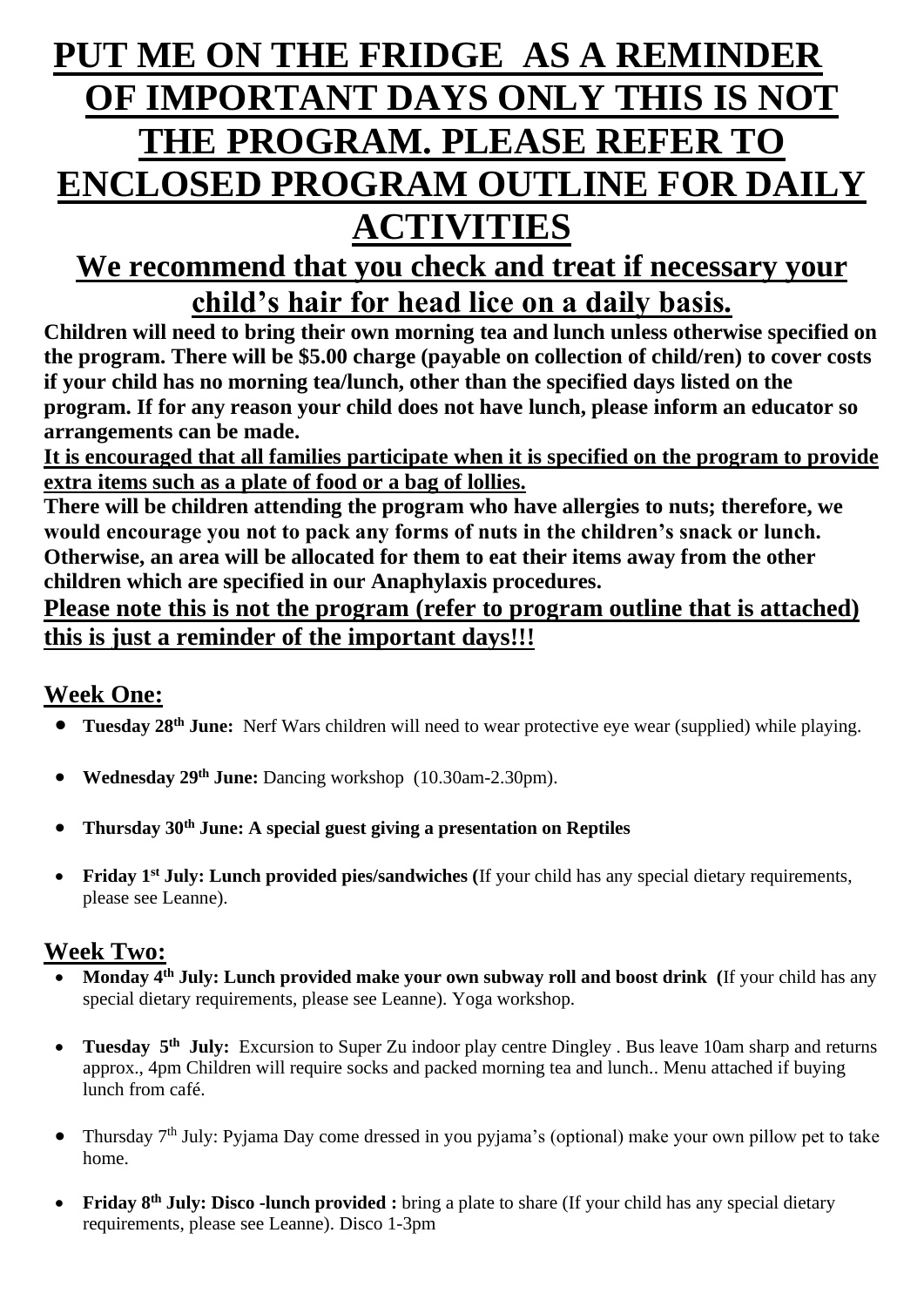### **ROWELLYN PARK PRIMARY SCHOOL**

| $OSHC = Po$ Box 8134    |
|-------------------------|
| 9782-0080 or 0409965998 |

**27 th June – 8 th July 6.30AM To 6.30PM**

| <u>Please ensure that you complete the following booking form in full as these</u>                        |                                                                               |  |  |
|-----------------------------------------------------------------------------------------------------------|-------------------------------------------------------------------------------|--|--|
|                                                                                                           | forms are taken with us on excursions:                                        |  |  |
|                                                                                                           | If you have not used the program before you will also need to complete an     |  |  |
|                                                                                                           | official enrolment form that you will need to ask for if you do not have one. |  |  |
|                                                                                                           | <b>Booking Form:</b>                                                          |  |  |
| (Parents Information) – must complete                                                                     |                                                                               |  |  |
| Parent/Gaurdian                                                                                           |                                                                               |  |  |
| Surname: D.O.B. PirstName BirstName D.O.B.                                                                |                                                                               |  |  |
| CRN no: (person claiming from Centrelink)                                                                 |                                                                               |  |  |
|                                                                                                           |                                                                               |  |  |
|                                                                                                           |                                                                               |  |  |
|                                                                                                           |                                                                               |  |  |
| Business Name:                                                                                            |                                                                               |  |  |
|                                                                                                           |                                                                               |  |  |
| Paren/Guardian                                                                                            |                                                                               |  |  |
|                                                                                                           |                                                                               |  |  |
|                                                                                                           |                                                                               |  |  |
| Local emergency contacts:                                                                                 |                                                                               |  |  |
|                                                                                                           |                                                                               |  |  |
| $Ph:(H)$ (W) (W)                                                                                          |                                                                               |  |  |
|                                                                                                           |                                                                               |  |  |
| (2) Name: $\qquad \qquad$ Relationship: $\qquad \qquad$ Relationship: $\qquad \qquad$ Ph(H)               |                                                                               |  |  |
|                                                                                                           |                                                                               |  |  |
| Authorized names for picking up child                                                                     |                                                                               |  |  |
| Is there any court orders in place? $\Box$ Yes $\Box$ No<br>If so do we have a copy of the documentation? |                                                                               |  |  |
|                                                                                                           |                                                                               |  |  |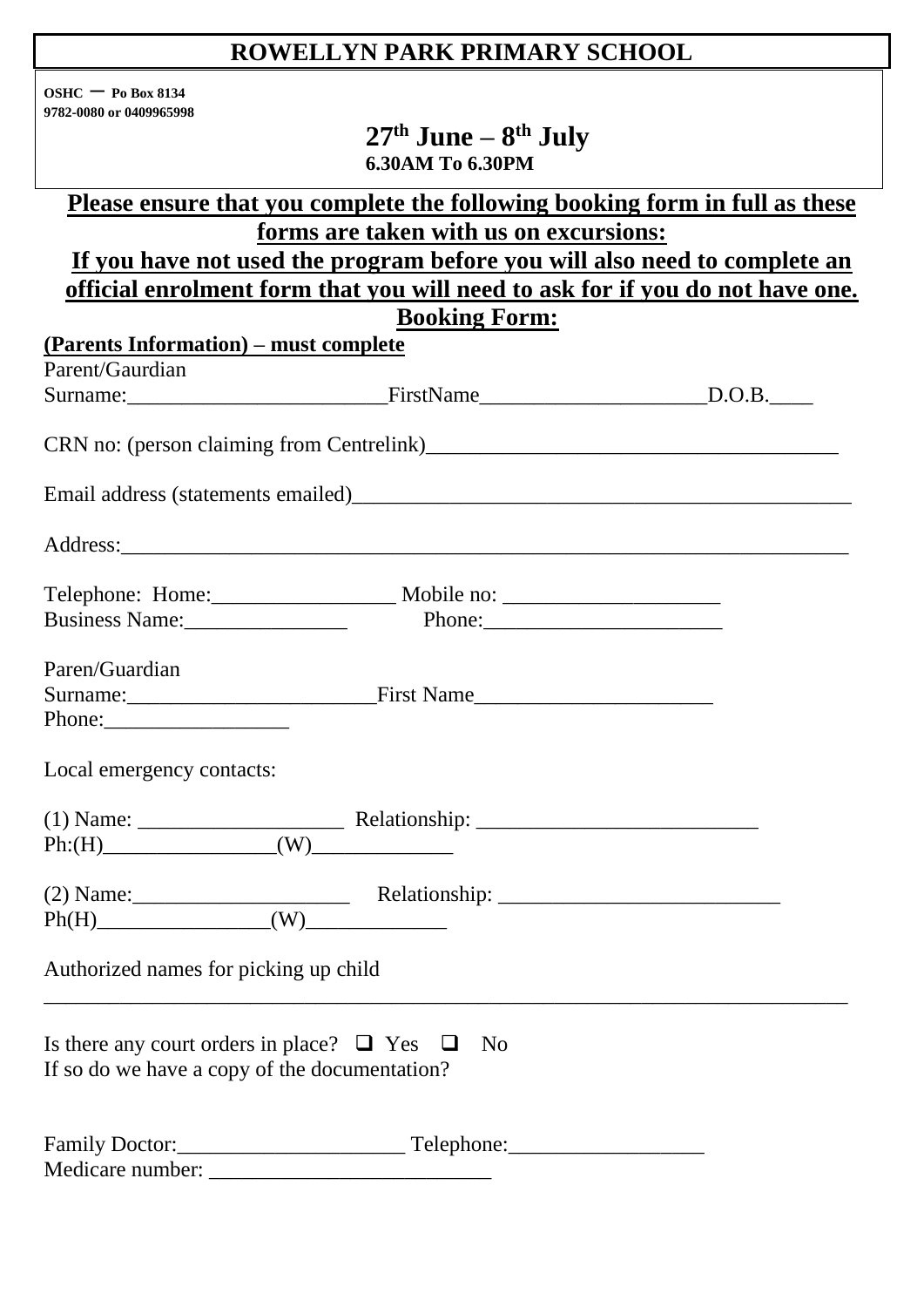### **(Children's Information)-must complete**

| <u>U iliulele s filioi mation phiust complete</u>                                                                                                                                                                                                                                                                                                                                                             |  |  |
|---------------------------------------------------------------------------------------------------------------------------------------------------------------------------------------------------------------------------------------------------------------------------------------------------------------------------------------------------------------------------------------------------------------|--|--|
| Child's                                                                                                                                                                                                                                                                                                                                                                                                       |  |  |
|                                                                                                                                                                                                                                                                                                                                                                                                               |  |  |
| D.O.B. / / School Attending                                                                                                                                                                                                                                                                                                                                                                                   |  |  |
|                                                                                                                                                                                                                                                                                                                                                                                                               |  |  |
| <b>Suffers From:</b><br>$\Box$<br>Fits<br><b>Heart Condition</b><br>❏<br>⊔<br>Dizzy Spells<br>Asthma<br>❏<br>Other<br><b>Allergies:</b><br>Aspirin<br>Penicillin<br>u<br>$\Box$<br>Any food (please list food) $\Box$<br>Bee Stings<br><b>Permission:</b><br>To use: Sunscreen $\Box$ Zinc Cream $\Box$ Face Paint $\Box$<br>Photo's (local paper/display) $\Box$ Head Lice Checks $\Box$<br><b>Comments:</b> |  |  |
| <u> 1989 - Johann Barn, amerikan berkema dan berkema dalam berkema dalam berkema dalam berkema dalam berkema dala</u>                                                                                                                                                                                                                                                                                         |  |  |
|                                                                                                                                                                                                                                                                                                                                                                                                               |  |  |
| Child's<br>Name: Name and the second state of the second state of the second state of the second state of the second state of the second state of the second state of the second state of the second state of the second state of the sec<br>D.O.B. / / School Attending                                                                                                                                      |  |  |
| <b>Suffers From:</b><br>$\Box$<br><b>Fits</b><br><b>Heart Condition</b><br>⊔<br>$\Box$<br>❏<br>Asthma<br>Dizzy Spells<br>$\Box$<br>Other                                                                                                                                                                                                                                                                      |  |  |
| <b>Allergies:</b><br>Penicillin<br>⊔<br>Aspirin<br>Any food (please list food) $\Box$<br><b>Bee Stings</b><br>ப                                                                                                                                                                                                                                                                                               |  |  |
| <b>Permission:</b><br>To use: Sunscreen $\Box$ Zinc Cream $\Box$ Face Paint $\Box$<br>Photo's (local paper/display) $\Box$ Head Lice Checks $\Box$<br><b>Comments:</b>                                                                                                                                                                                                                                        |  |  |
|                                                                                                                                                                                                                                                                                                                                                                                                               |  |  |

We value your input, please write any comments in regards to your expectations of the program, special dietary needs, children's interests etc.-

\_\_\_\_\_\_\_\_\_\_\_\_\_\_\_\_\_\_\_\_\_\_\_\_\_\_\_\_\_\_\_\_\_\_\_\_\_\_\_\_\_\_\_\_\_\_\_\_\_\_\_\_\_\_\_\_\_\_\_\_\_\_\_\_\_\_\_\_\_\_\_\_\_\_\_\_ \_\_\_\_\_\_\_\_\_\_\_\_\_\_\_\_\_\_\_\_\_\_\_\_\_\_\_\_\_\_\_\_\_\_\_\_\_\_\_\_\_\_\_\_\_\_\_\_\_\_\_\_\_\_\_\_\_\_\_\_\_\_\_\_\_\_\_\_\_\_\_\_\_\_\_\_ \_\_\_\_\_\_\_\_\_\_\_\_\_\_\_\_\_\_\_\_\_\_\_\_\_\_\_\_\_\_\_\_\_\_\_\_\_\_\_\_\_\_\_\_\_\_\_\_\_\_\_\_\_\_\_\_\_\_\_\_\_\_\_\_\_\_\_\_\_\_\_\_\_\_\_\_ \_\_\_\_\_\_\_\_\_\_\_\_\_\_\_\_\_\_\_\_\_\_\_\_\_\_\_\_\_\_\_\_\_\_\_\_\_\_\_\_\_\_\_\_\_\_\_\_\_\_\_\_\_\_\_\_\_\_\_\_\_\_\_\_\_\_\_\_\_\_\_\_\_\_\_\_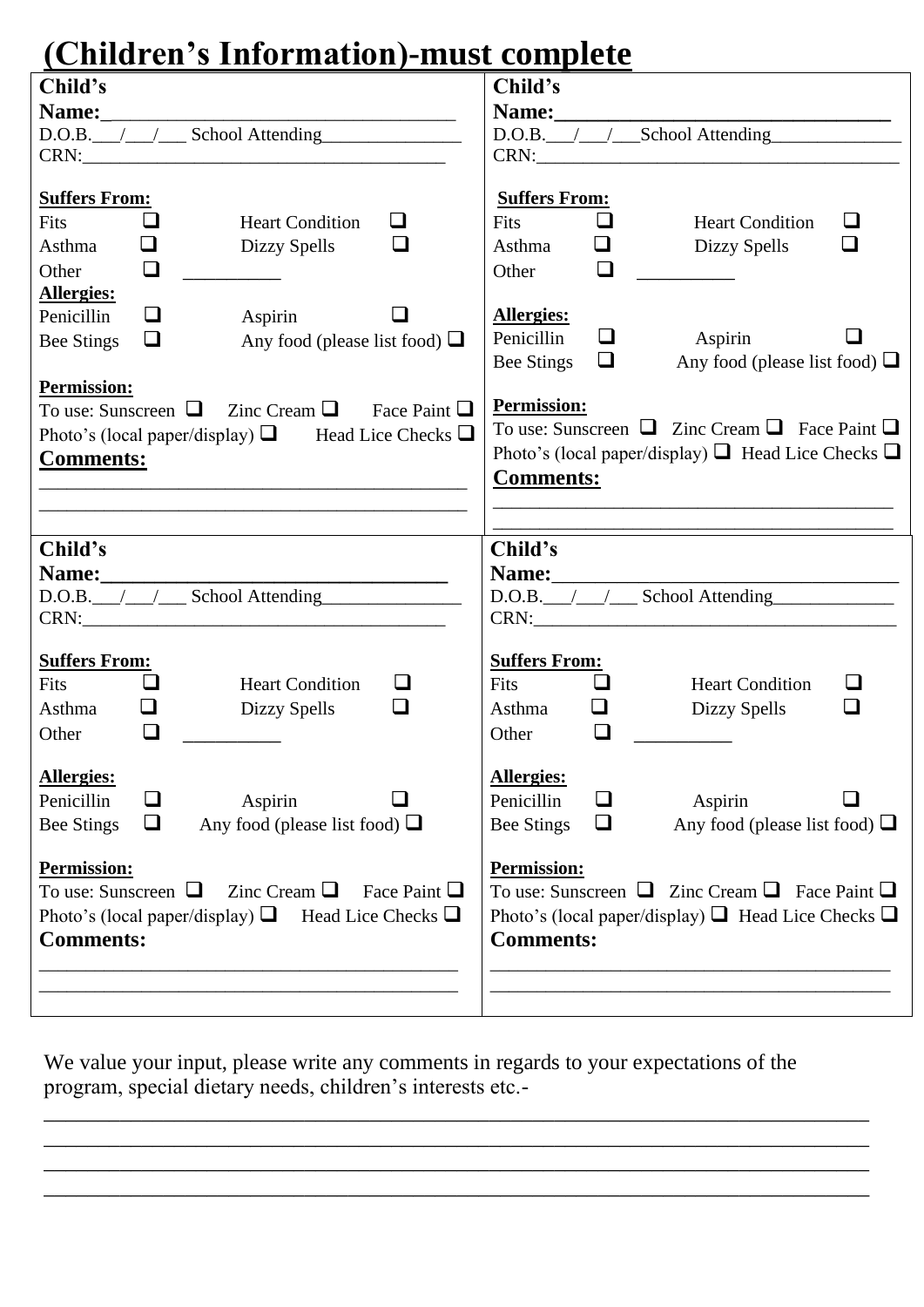**Please tick or cross the days you require PLEASE NOTE IF TICKING A 10HR SESSION YOU CAN ONLY ATTEND FOR 10 HOURS: ONLY TICK A 10 HOUR SESSION IF IT WILL AFFECT YOUR FORTNIGHT APPROVED HOURS. FOR EXAMPLE IF YOU ARE ENTILED TO 100HRS TO ENSURE YOU DON'T GO OVER YOUR 100 HOURS YOU WILL NEED TO TICK EVERY DAY AS A 10HR SESSIONS. THIS WILL ONLY BE APPLICABLE IF YOU WILL BE USING THE WHOLE 10 DAYS If YOU ATTEND 9 DAYS 5 WILL BE CHARGED AS 12 HOUR SESSION AND 4 AS 10 HOUR SESSION. (8 DAYS OR LESS WILL BE CHARGE AS THE NORMAL 12 HOUR SESSION).**

| Week One: (1)          | Monday 27th June                                     | $\mathcal{L}$ | Will require a 10 hr session $\Box$ |
|------------------------|------------------------------------------------------|---------------|-------------------------------------|
|                        | Tuesday 28 <sup>th</sup> June                        |               | Will require a 10 hr session $\Box$ |
|                        | <b>Wednesday 29th June</b>                           | $\sim$        | Will require a 10 hr session $\Box$ |
|                        | Thursday 30 <sup>th</sup> June                       | $\Box$        | Will require a 10 hr session $\Box$ |
|                        | Friday $1st$ July<br>(Lunch provided)                |               | Will require a 10 hr session $\Box$ |
| <b>Week Two:</b> $(2)$ | Monday 4 <sup>th</sup> July<br><b>Lunch Provided</b> |               | Will require a 10 hr session $\Box$ |
|                        | Tuesday 5 <sup>th</sup> July<br><b>Excursion</b>     |               | Will require a 10 hr session $\Box$ |
|                        | Wednesday 6 <sup>th</sup> July                       |               | Will require a 10 hr session $\Box$ |
|                        | Thursday 7 <sup>th</sup> July                        |               | Will require a 10 hr session $\Box$ |
|                        | Friday 8 <sup>th</sup> July<br>(Lunch provided)      |               | Will require a 10 hr session $\Box$ |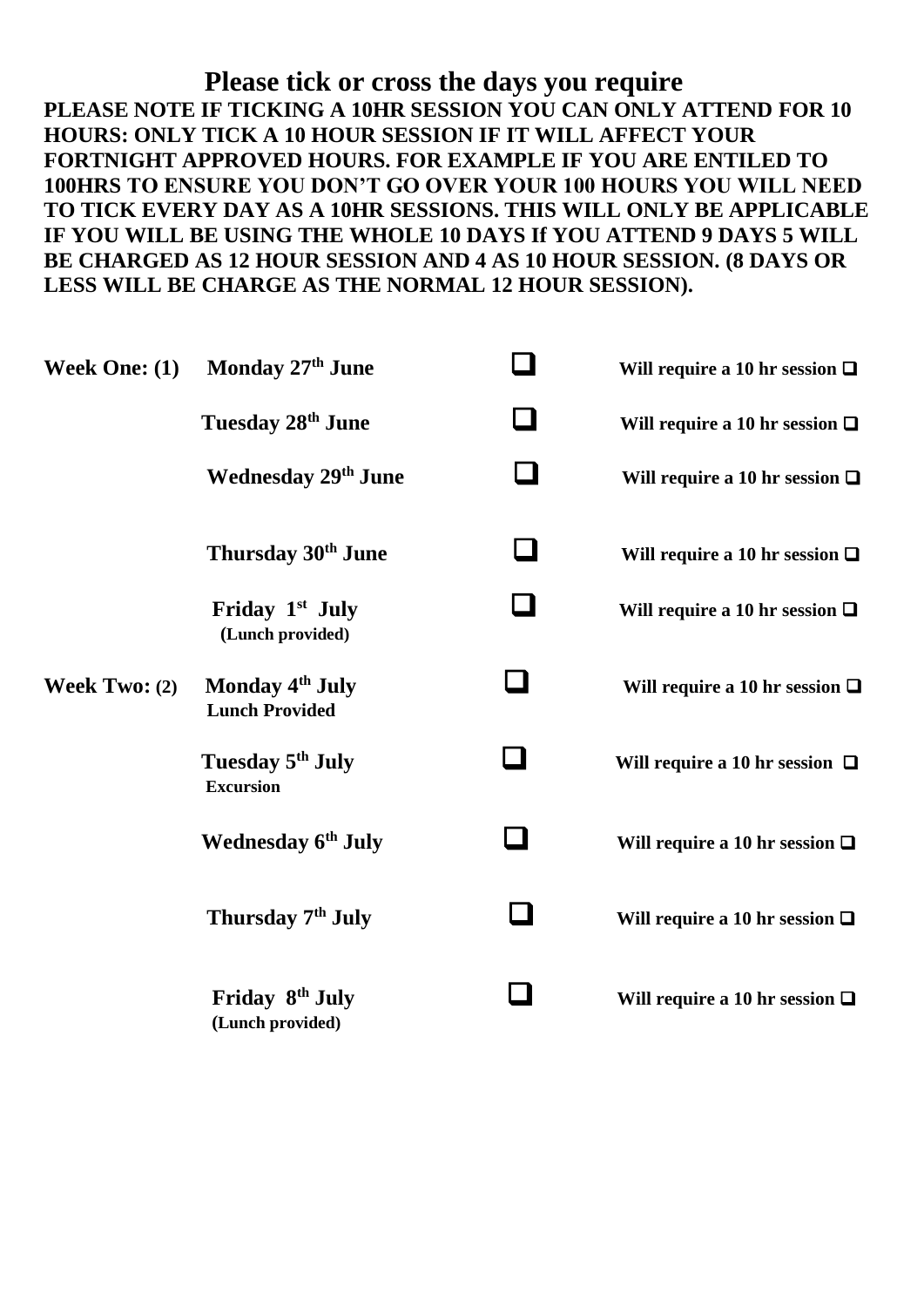### ROWELLYN PARK OUTSIDE SCHOOL HOURS CARE VACATION CARE EXCURSION PERMISSION FORM

Dear Parent,

We will be attending two excursions over the April period. The children will be travelling by bus to the specific locations and the time is specified on the detailed program outline that is attached. The cost is covered in your daily fee unless otherwise specified on the program. Please complete (tick the excursion/school based activities that your child will be attending) sign and return with enrolment form, when you register for vacation care program. Please refer to the program so you are aware of the necessary requirements the children will need each day.

--------------------------------------------------------------------------------------------------------------- Rowellyn Park Outside School Hours Care - Permission and Medical Consent

I give permission for my child/ren

……………………………………………………………………………………………………

……………………………………………………………………………………………………

To attend the excursion or be part of the following activities as programmed for the Vacation Care Program.

#### **In general:**

- **Q** Permission to have face painted
- **Q** Permission to have hair sprayed with coloured hair spray
- □ Permission to use sunscreen (if applicable)
- ❑ If your child needs assistance to apply the sunscreen you give permission for an educator member to do so

\_\_\_\_\_\_\_\_\_\_\_\_\_\_\_\_\_\_\_\_\_\_\_\_\_\_\_\_\_\_\_\_\_\_\_\_\_\_\_\_\_\_\_\_\_\_\_\_\_\_\_\_\_\_\_\_\_\_\_\_\_\_\_\_\_\_\_\_\_\_\_\_\_\_\_\_\_

\_\_\_\_\_\_\_\_\_\_\_\_\_\_\_\_\_\_\_\_\_\_\_\_\_\_\_\_\_\_\_\_\_\_\_\_\_\_\_\_\_\_\_\_\_\_\_\_\_\_\_\_\_\_\_\_\_\_\_\_\_\_\_\_\_\_\_\_\_\_\_\_\_\_\_\_\_\_\_\_\_\_

\_\_\_\_\_\_\_\_\_\_\_\_\_\_\_\_\_\_\_\_\_\_\_\_\_\_\_\_\_\_\_\_\_\_\_\_\_\_\_\_\_\_\_\_\_\_\_\_\_\_\_\_\_\_\_\_\_\_\_\_\_\_\_\_\_\_\_\_\_\_\_\_\_\_\_\_\_\_\_\_\_\_

- $\Box$  Permission to use zinc cream (if applicable)
- $\Box$  Head lice checks
- □ Photos for program use only (children's reflections and port folios
- ❑ Photos for media or promotion purposes

Comments:\_\_\_\_\_\_\_\_\_\_\_\_\_\_\_\_\_\_\_\_\_\_\_\_\_\_\_\_\_\_\_\_\_\_\_\_\_\_\_\_\_\_\_\_\_\_\_\_\_\_\_\_\_\_\_\_\_\_\_\_\_\_\_\_\_\_\_

#### **Tuesday 5th July:**

Excursion to Super Zu indoor play centre Dingley Bus line: Driver Educator to child ratio is 1-8. Time of excursion: 10am to 4pm.

Comments: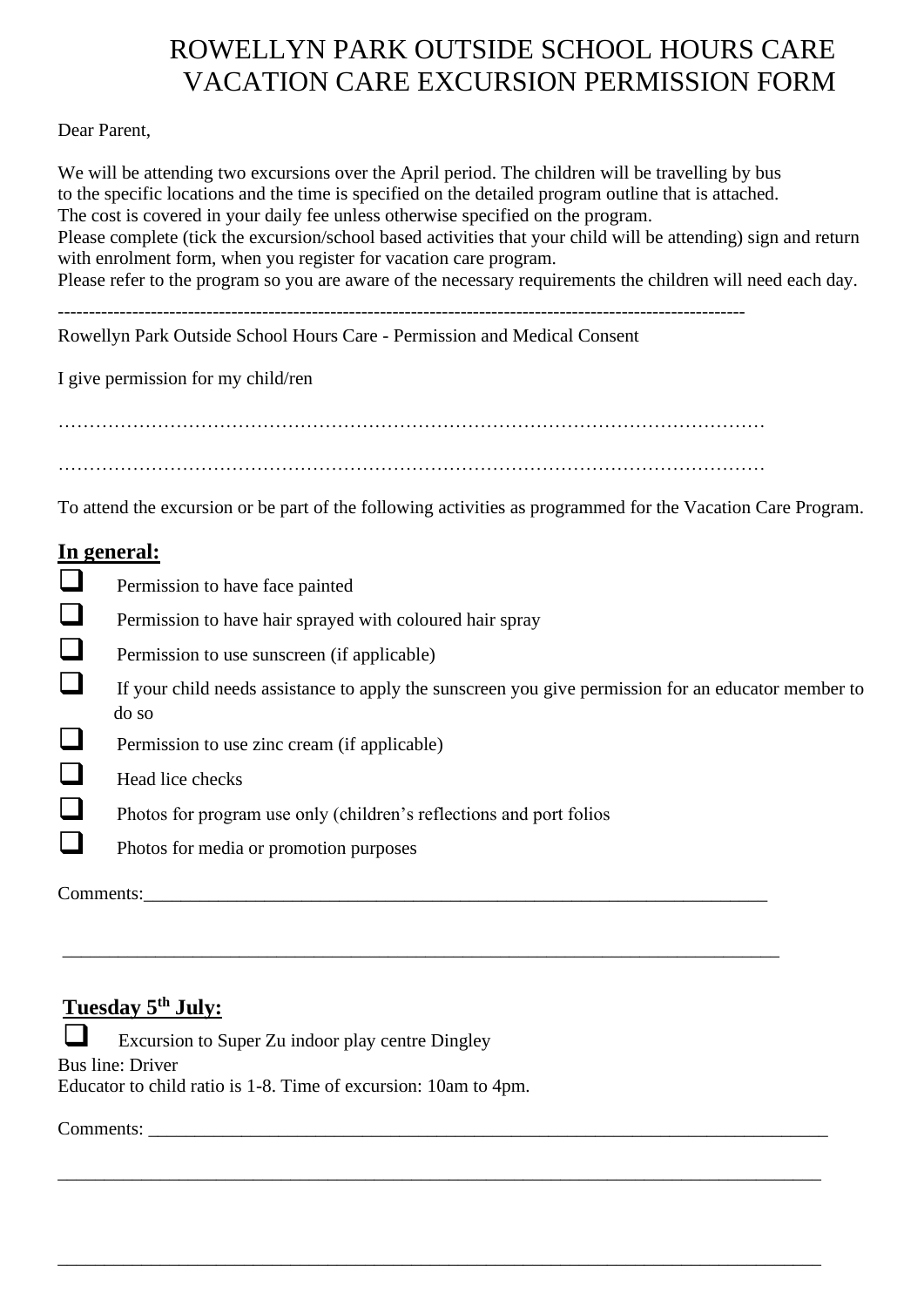#### *Authorised nominee:*

*There may be times when the child has an accident, injury, trauma or illness and the parents or guardians cannot be contacted. To deal with these situations the children's service should notify one of the following people who are authorised to collect and care for the child after accident, injury, trauma or illness. Any person who is authorised to consent to medical treatment of, or to authorise administration of medication to, the child.*

*Any person who is authorised to authorise and educator to take the child outside the education and care service premises;*

*An authorisation, signed by a parent or a person named in the enrolment record as authorised to consent to the medical treatment of the child, for the family day care educator to seek-*

*(i) Medical treatment for the child from a registered medical practitioner, hospital or ambulance service; and* 

*(ii) Transportation of the child by an ambulance service; and* 

*If relevant, an authorisation given under regulation 102 for the family day care educator to take the child on regular outings.* 

| First Name:            | First Name:            |
|------------------------|------------------------|
| Surname:               | Surname:               |
| Address:               | Address:               |
|                        |                        |
| Telephone (H)          | Telephone (H)          |
| Mobile:                | Mobile:                |
| Relationship to child: | Relationship to child: |

❑<sup>I</sup> authorise the Coordinator in charge to consent, where impracticable to communicate with me, to my child receiving such medical or surgical treatment as deemed necessary.

Parent/guardians Name:

Parent/guardians signature:

Date:

Emergency Contact Number for the day:

Risk assessments have been completed for the above activities and are available from the Coordinator. Please note: All necessary medical requirements eg. Asthma inhalers etc. should be brought on the day of the excursion and if necessary given to the Medical Coordinator. A medical form (available from the Coordinator or Medical Coordinator) will be required to be completed and placed with the medication.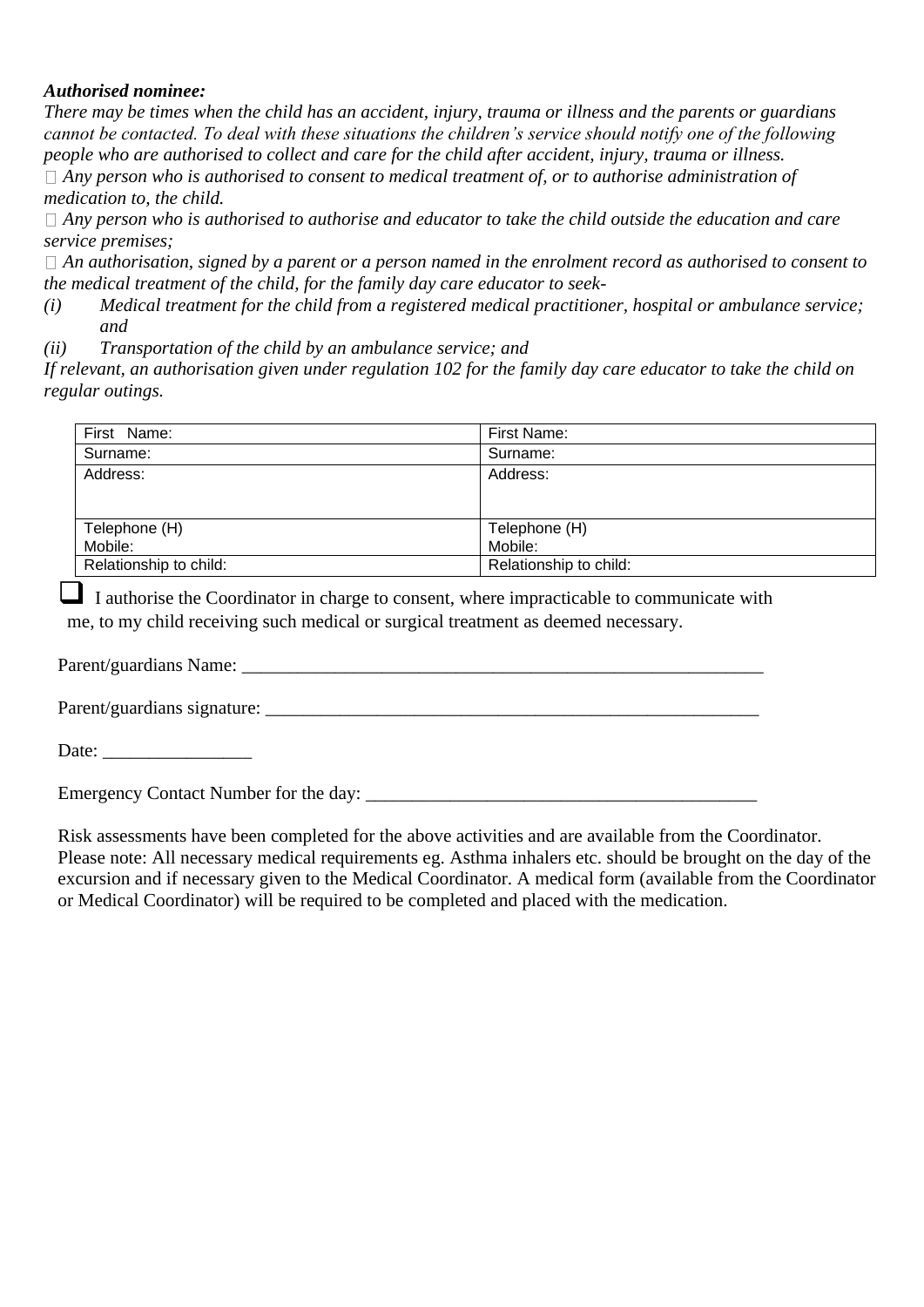

### **BEHAVIOUR/DIGITAL USE AGREEMENT**

I have read (please ask if you require a copy) and discussed the OSHC responsibilities/expectations and the expectations around digital use at OSHC with my child/ren and believe they have a clear understanding of the expected behaviour and procedures to follow when attending any of the OSHC programs.

We agree to comply with the behaviour procedures and understand that when this agreement has been broken that the OSHC program has the right to implement consequences.

| Signature: Williams and Communications and Communications and Communications and Communications and |  |
|-----------------------------------------------------------------------------------------------------|--|
|                                                                                                     |  |
| Signature: William Signature:                                                                       |  |
| Dated:                                                                                              |  |

**Rowellyn Park Primary School OSHC has permission to take photos or video footage of my child to display:**

| In their portfolio books          | yes $\Box$ no $\Box$                                             |  |
|-----------------------------------|------------------------------------------------------------------|--|
| Displays within the OSHC building | $\mathsf{ves}\,\mathsf{\square}\quad\mathsf{no}\mathsf{\square}$ |  |
| Books promoting the program       | yes $\Box$ no $\Box$                                             |  |

My child has permission to view G,E and PG rated films and television programs while supervised by the educators at Rowellyn Park OSHC

yes ❑ no❑